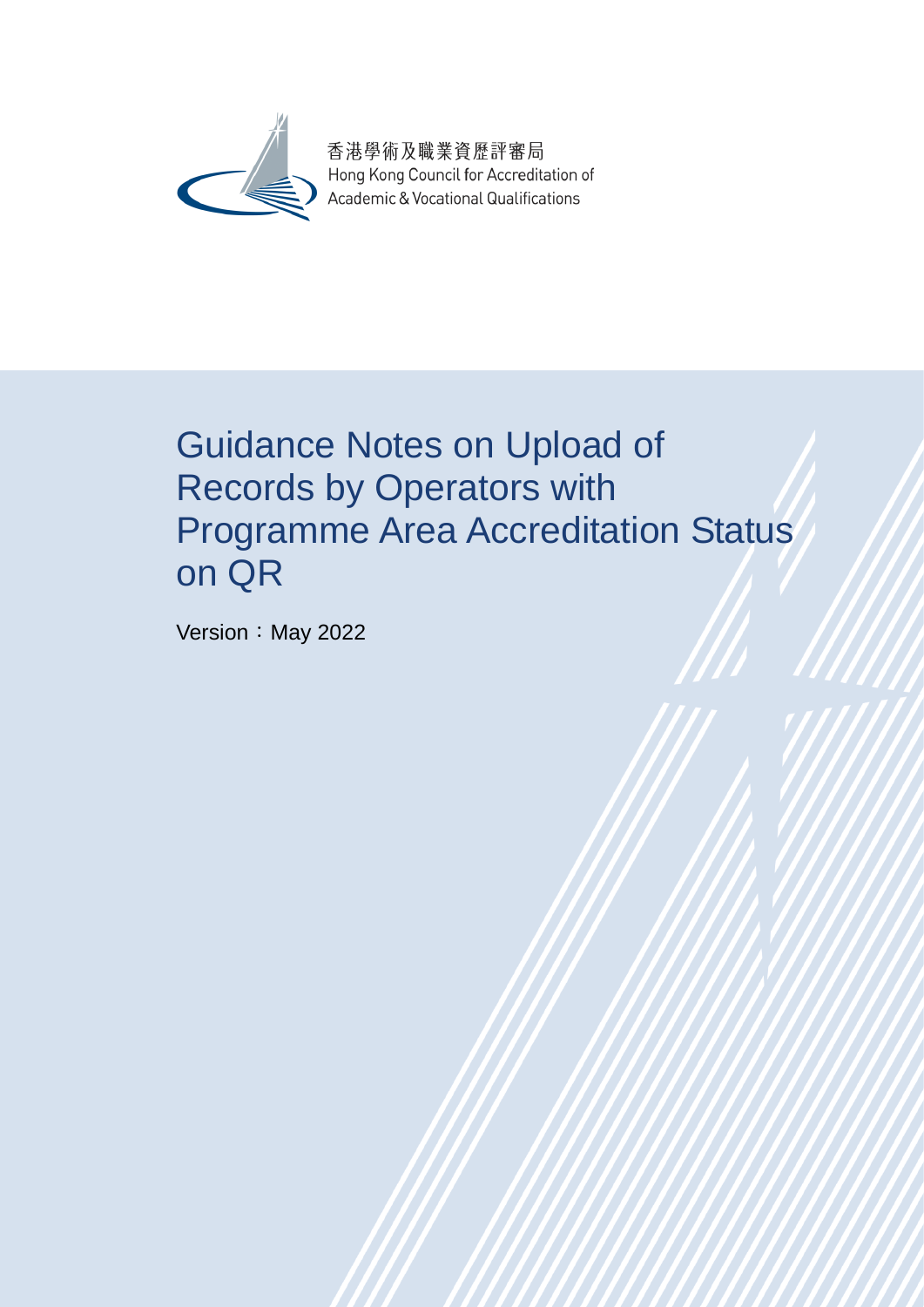#### **Table of Contents**

|                          |                                                          | Page           |
|--------------------------|----------------------------------------------------------|----------------|
| <b>Executive Summary</b> |                                                          |                |
| Section 1                | Introduction                                             | 1              |
| Section 2                | Upload of Quality Assured Learning Programmes on QR      | $\overline{2}$ |
| Section 3                | Restriction on RVP and Requirements on Presenting QR     | 3              |
|                          | Data by the Education Bureau                             |                |
| Section 4                | Upload of Credit Accumulation and Transfer (CAT)         | 5              |
|                          | Arrangements on QR                                       |                |
| Section 5                | Upload of Collaborative Programmes in Collaboration with | $\overline{7}$ |
|                          | Local / Non Local Non-Self Accrediting Operators on QR   |                |
| Section 6                | Types of Action Codes on QR                              | 8              |
| Section 7                | Change in Operator / Agency Reference Code               | 8              |
| Section 8                | Change in Title of a Learning Programme or Qualification | 9              |
| Section 9                | Change in QF Level of a Learning Programme               | 10             |
| Section 10               | Change in SCS-based or SGC-based Status                  | 10             |
| Section 11               | Change from a Non-Vocational Qualifications Pathway      | 11             |
|                          | (VQP) Course to a VQP Course                             |                |
| Section 12               | Upload of Learning Programmes on the QR with             | 12             |
|                          | Continuing Professional Development (CPD) Arrangement    |                |
| Section 13               | Requirement on Indication of Industry and Branch         | 12             |
| Section 14               | Upload of Learning Programmes on the QR with Third       | 13             |
|                          | <b>Party Recognition</b>                                 |                |
| Section 15               | Upload of Programme with Partial Delivery outside HK on  | 14             |
|                          | the QR                                                   |                |

#### **List of Proformas / Summary Templates\***

- (1) Checklist on the Key Features for New Quality Assured Learning Programmes on the QR by Operators with PAA Status (*New Programme Checklist - PAA*)
- (2) Checklist for New or Existing Learning Programmes with Credit Accumulation and Transfer (CAT) Arrangement on the QR by Operators with PAA Status (*CAT Arrangement Checklist - PAA*)
- (3) Declaration Statement for the Upload of Collaborative Programmes on the QR by Operators with PAA Status (*Declaration Statement - PAA*)
- (4) QR Summary Template for Code Change (*Code Change Template - PAA*)
- (5) QR Summary Template for Title Change (*Title Change Template - PAA*)
- (6) QR Summary Template for SGC SCS-based courses (*SGC / SCS Status*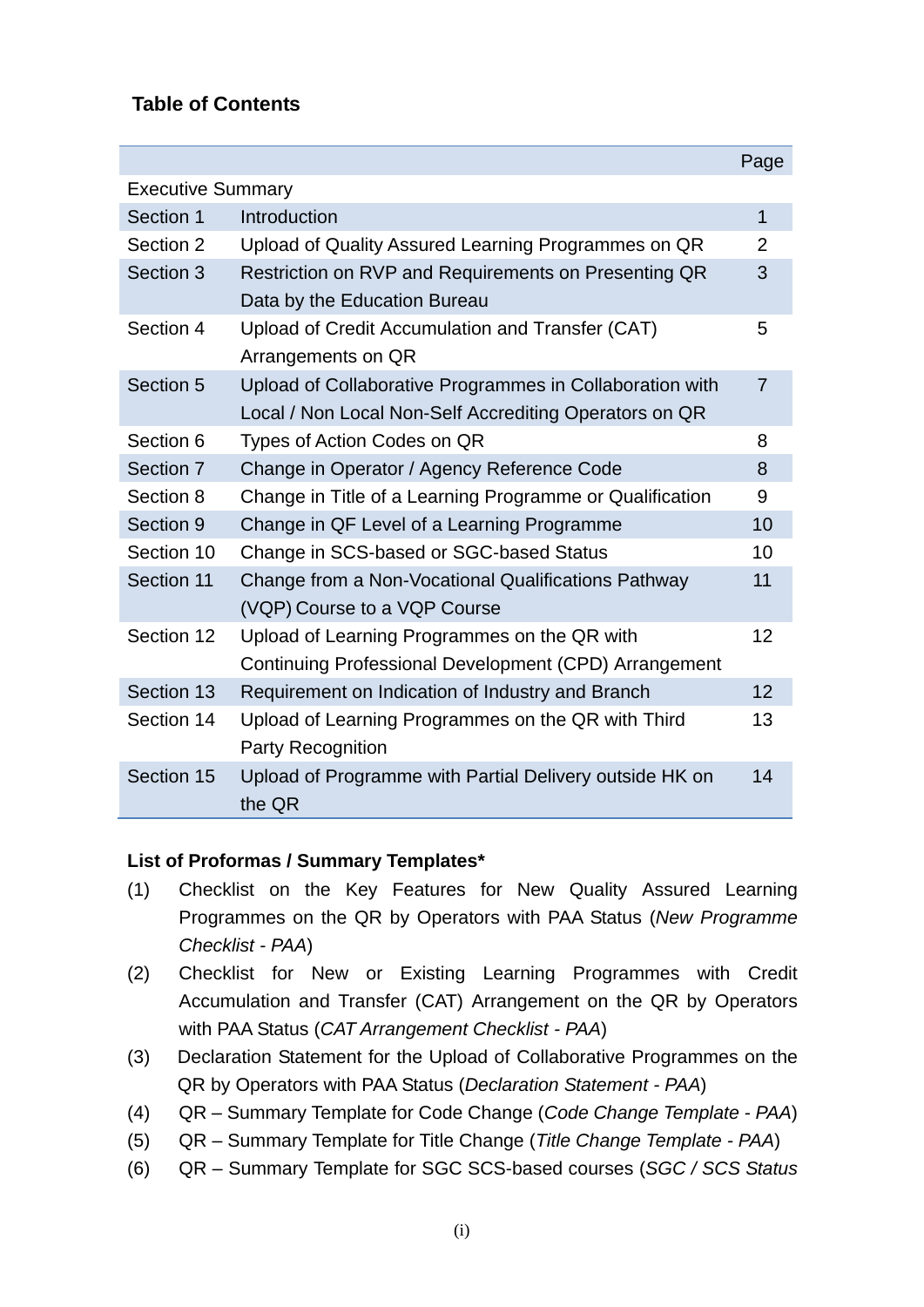*Change Template - PAA*)

(7) Checklist on the Key Features of New Programme with Partial Delivery outside HK on the QR by Operators with PAA Status (*Programme with Partial Delivery outside HK Checklist*)

*\*Note: These proformas / summary templates could be retrieved from the Operator Interface of the QR system.*

All correspondences should be addressed to Head and Senior Registrar, QFQR, HKCAAVQ.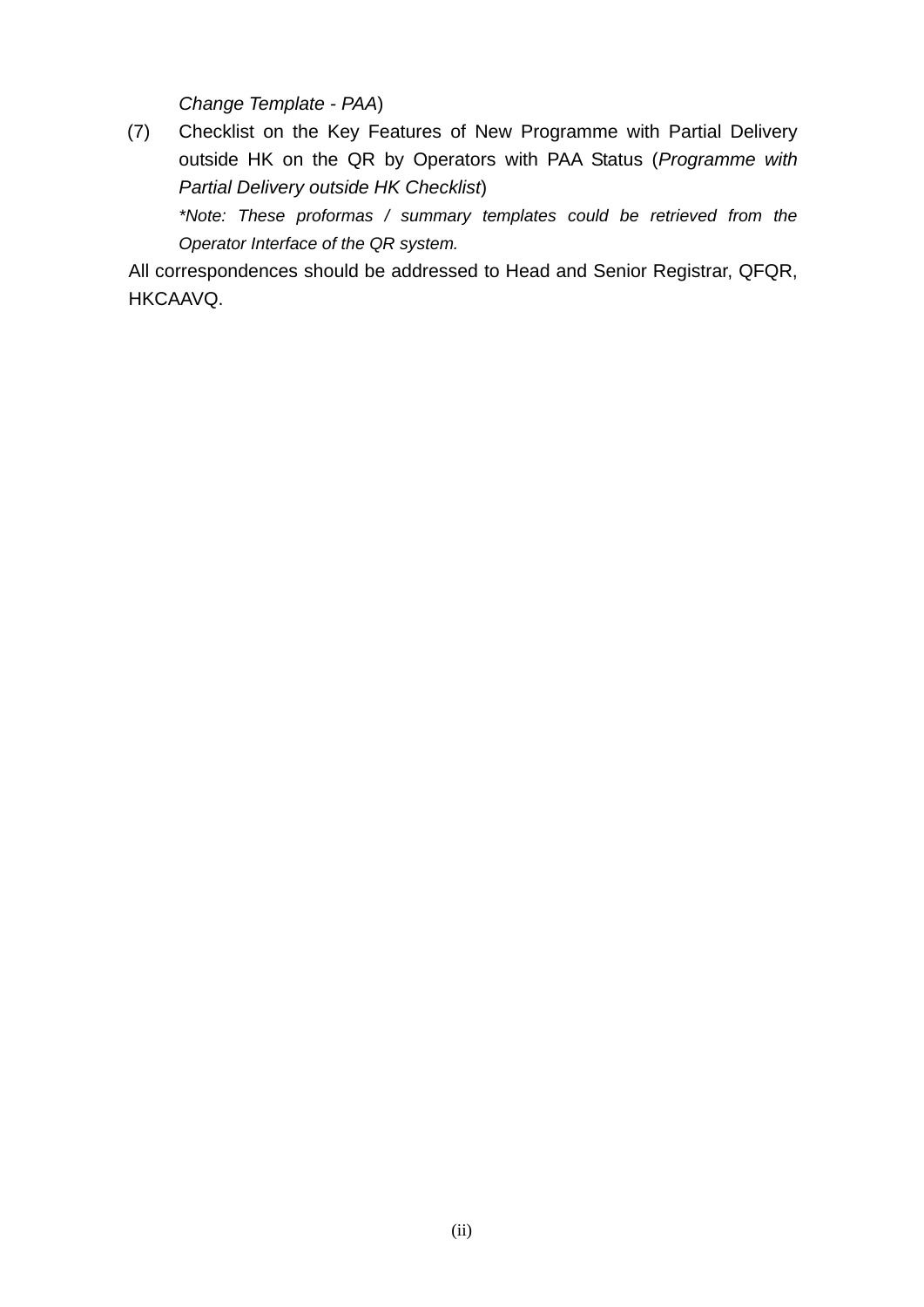#### **Executive Summary**

Programme Area Accreditation (PAA) is the third stage of the Four-stage Quality Assurance Process to ascertain whether an Operator is competent to quality assure its learning programme(s) within a programme area up to a certain HKQF level. Upon obtaining a PAA status, an Operator may develop and operate learning programme(s) within the approved scope without going through Learning Programme Accreditation (LPA) and Re-accreditation (re-LPA) by HKCAAVQ, and enter the relevant qualification(s), within the validity period of the PAA status, into the Qualifications Register (QR).

To ensure accuracy and consistency of information on the QR, HKCAAVQ conducts vetting of the QR records uploaded by Operators with PAA status, making reference to the information accessed through the "programme / qualification information (web-link)" and / or relevant checklists pertinent to the programme / qualification.

This set of Guidance Notes is to provide up-to-date information about the various issues arising from the different natures of a qualification in uploading onto the QR. Operators with PAA status need to pay attention to and take necessary action in response to the advice given in the Notes. In case of questions, Operators may contact the QFQR unit of HKCAAVQ for clarification.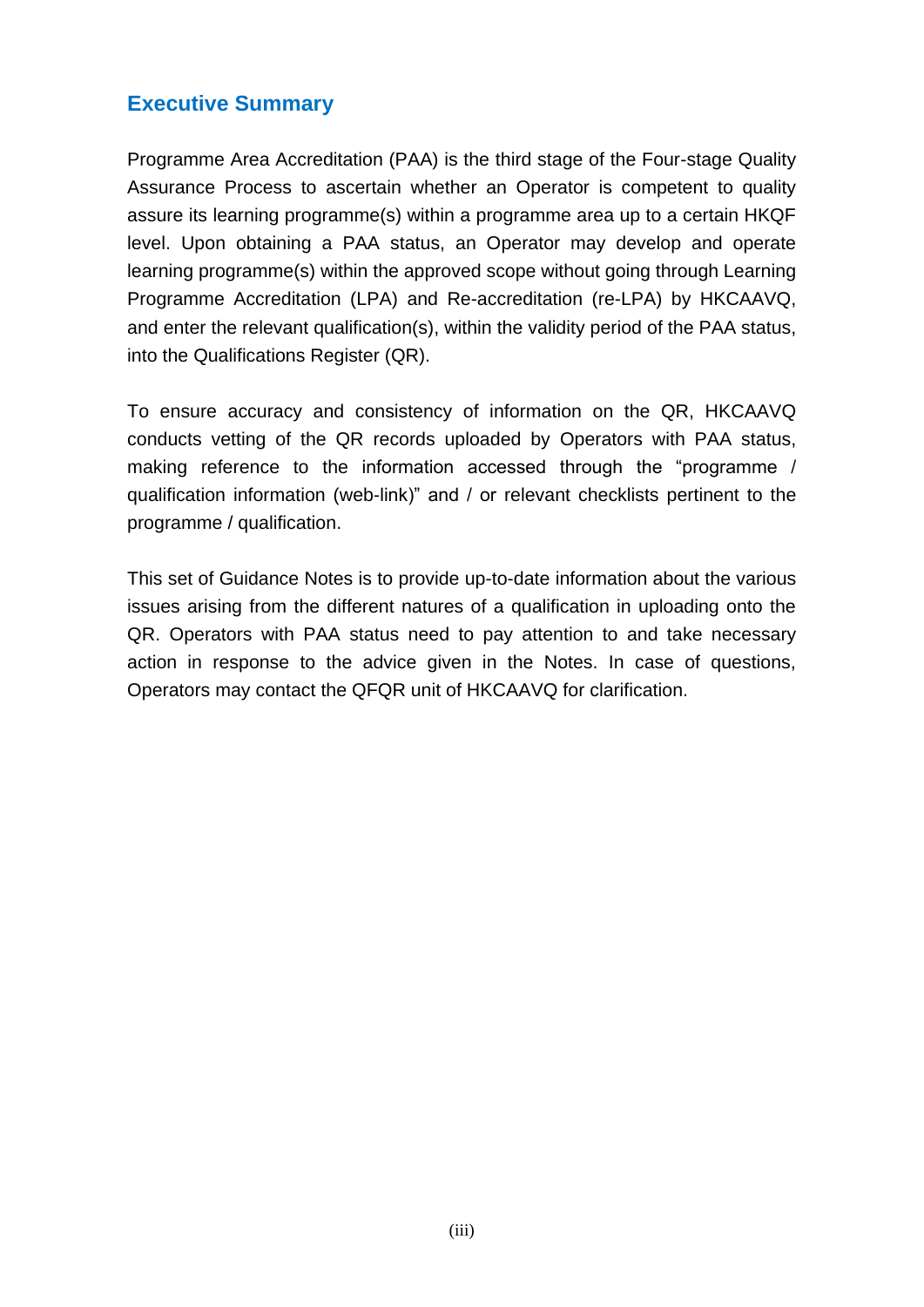# **Section 1 Introduction**

*HKCAAVQ conducts vetting of the QR records uploaded by* Operators with PAA Status, *<sup>1</sup> making reference to information accessed through the "programme / qualification information (web-link)" and / or through the CAT web-link for vetting of CAT arrangements (i.e. CAT (Programme) [CAT (P)], CAT (Recognition of Prior Learning Qualifications) [CAT (R)], or CAT (Institutional) [CAT(I)]) for Credit Accumulation and Transfer (CAT) where applicable. Therefore, it is essential that Operators provide all the required information to HKCAAVQ either through the web-link(s) or in a format that is readily accessible if the programme / CAT websites are still under construction at the time of upload.* 

- 1.1 This set of Guidance Notes sets out advice on the approaches to uploading various types of QR records under specific circumstances including the following:
- (a) Uploading quality assured local learning programmes under Programme Area Accreditation (PAA) status on the QR;
- (b) Uploading learning programmes / qualifications on the QR with Credit Accumulation and Transfer (CAT) arrangements [i.e. CAT (P), CAT (R) or CAT (I) ] in place;
- (c) Collaborative Programmes in collaboration with local non-self-accrediting Operators on the QR;
- (d) Making changes to published QR records, including change in the CAT information on the QR;
- (e) Learning programmes in compliance with the Award Titles Scheme (ATS) and Use of QF Credit (Credit) under the QF implemented by the Education Bureau (EDB); and
- (f) Uploading learning programmes / qualifications of particular natures [i.e. with Continuing Professional Development (CPD) arrangement, with third party approval, or meeting the definition of Online Learning Programme (OLP)] on the QR.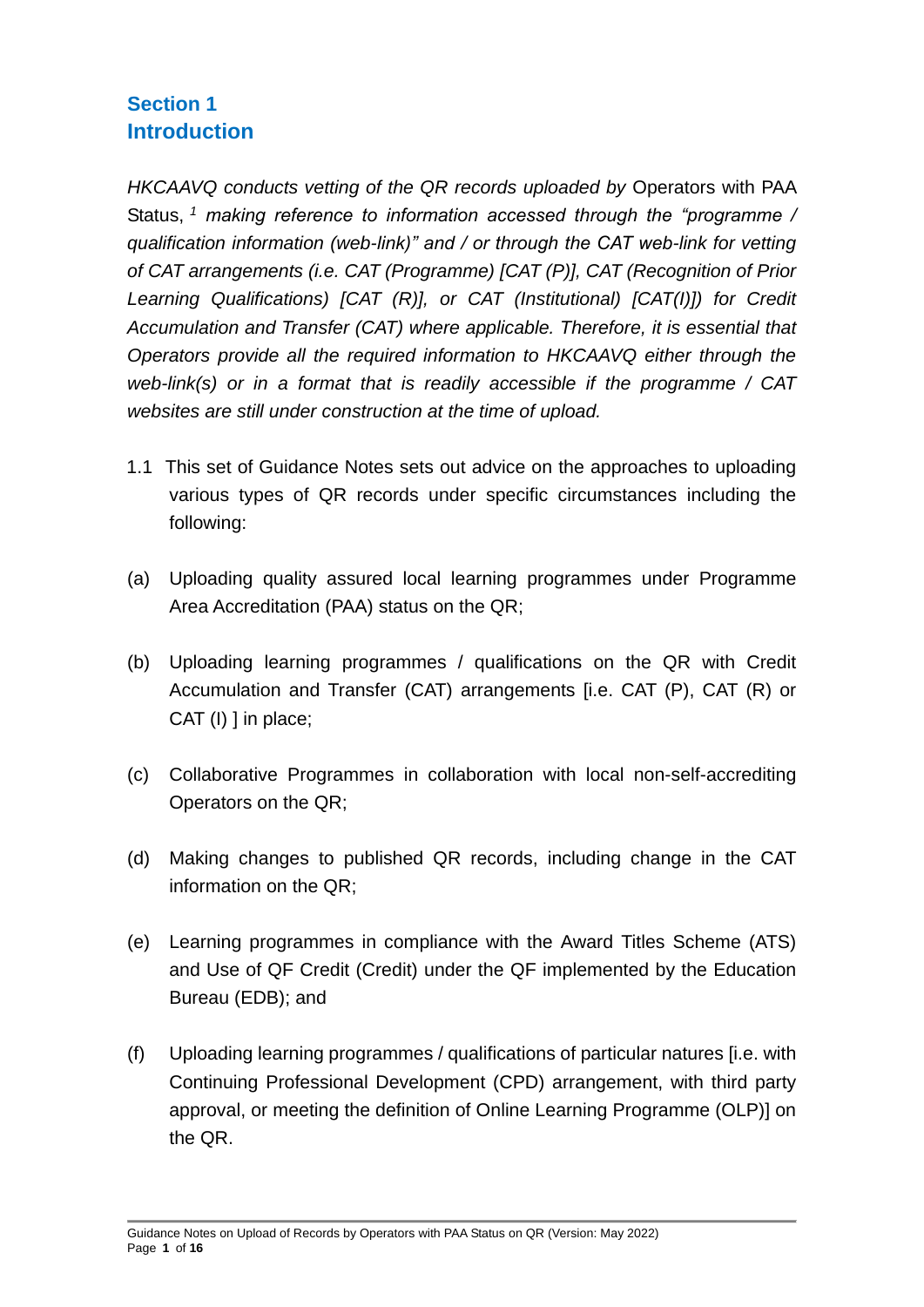1.2 To facilitate the timely listing of qualifications and changes on the QR, four proformas and three templates are available to be used by Operators with Programme Area Accreditation (PAA) Status. These will serve as a vetting reference and inform HKCAAVQ of the status of both new and existing QR records before the records are being uploaded on the QR. The information in the proformas / templates shall be provided to and agreed by HKCAAVQ before the relevant learning programmes / qualifications and changes are uploaded on the QR.

# **Section 2 Upload of Quality Assured Learning Programmes on QR**

- 2.1 Qualifications that may be entered into the QR are described in Schedule 3 of the Accreditation of Academic and Vocational Qualifications Ordinance (AAVQO) (Cap. 592). An Operator with Programme Area Accreditation (PAA) status may develop qualifications and enter them into the QR after they have been quality assured by the Operator concerned. To this end, a proforma "Checklist on the Key Features for New Quality Assured Learning Programmes on the QR by Operators with Programme Area Accreditation (PAA) Status" (*New Programme Checklist*) *is* available for Operators with PAA status to assure HKCAAVQ of the status of the quality assured programmes. This applies to all new programmes on the QR under PAA. Key features of quality assured learning programmes include the following:
- (a) The learning programme should carry an award (i.e. a qualification) as a formal recognition of the completion of the learning programme;
- (b) The learning programme should include formal assessment(s) to ascertain that the learners have achieved the specified outcomes of the learning programme;
- (c) The learning programme should be level-rated in accordance with the Generic Level Descriptors of the Qualifications Framework (QF);
- (d) The learning programme should carry its award title in accordance with the ATS under the QF (please find details of the ATS in the QF website [www.hkqf.gov.hk\)](http://www.hkqf.gov.hk/);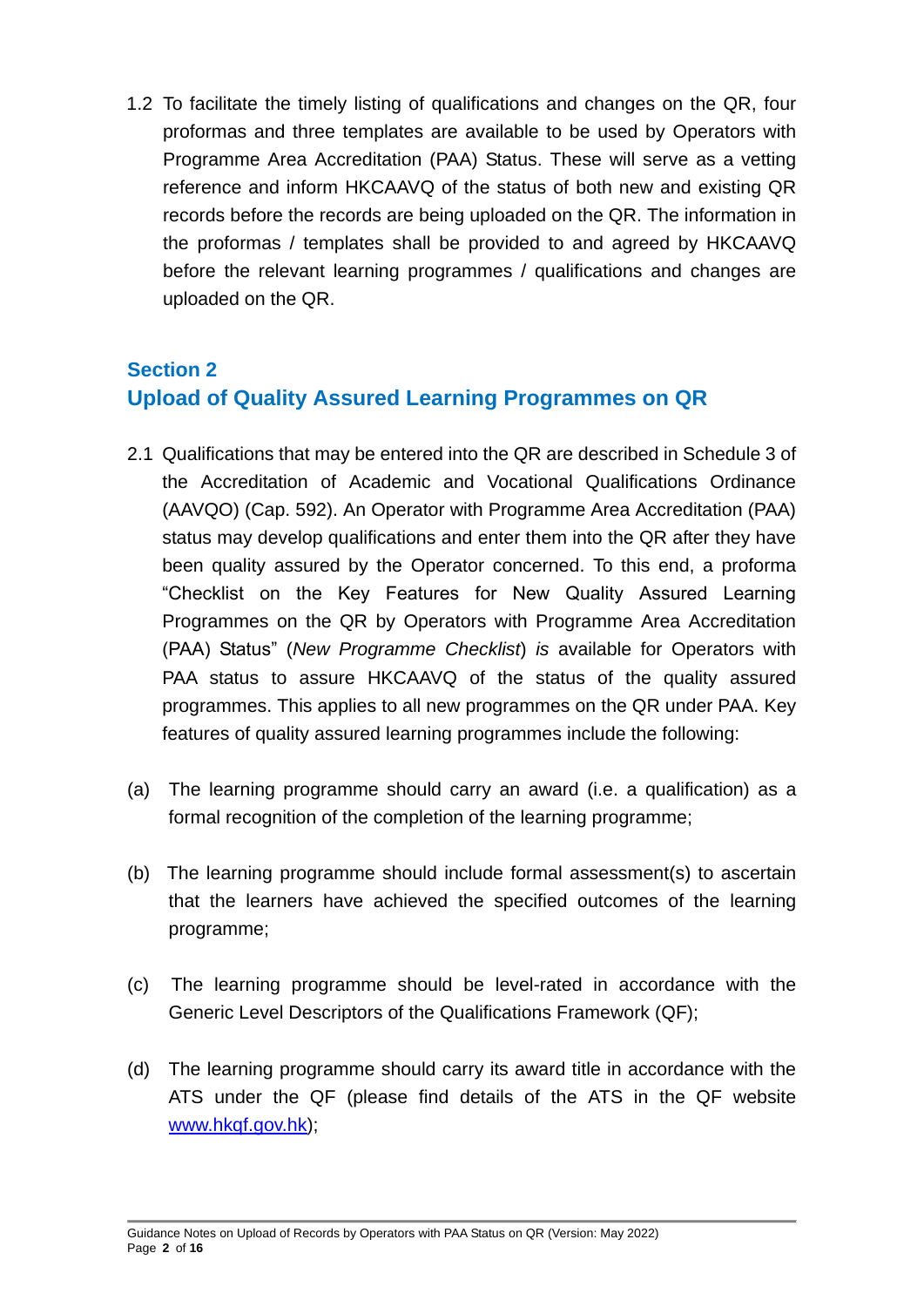- (e) The learning programme should indicate its QF credit size (please find details of the QF Credit in the QF website [www.hkqf.gov.hk\)](http://www.hkqf.gov.hk/);
- (f) The learning programme should be accessible to learners of Hong Kong; and
- (g) The learning programme has Credit Accumulation and Transfer (CAT)  $^2$ arrangements [i.e. CAT (Institutional), CAT (Programme) or CAT (Recognition of Prior Learning Qualifications)] in place.
- 2.2 As a general rule, a programme registered on the QR should have the majority parts of the programme delivered in Hong Kong and the assessment of the learning programme conducted in Hong Kong. This general rule should be adhered to as far as possible.

#### *Implementation of QF Credit on QR*

- 2.3 All learning programmes at QF Levels 1 to 4 have been assigned QF credit on QR since 1 January 2016. The implementation plan of QF credit indication for learning programmes at QF Levels 5 to 7 offered by non-self-accrediting Operators is as follows:
- (a) With effect from 1 September 2020, all newly registered programmes at QF Levels 5 to 7, except for research-based programmes, are to indicate QF credit on the QR.
- (b) With effect from 1 September 2022, all programmes at QF Levels 5 to 7, except for research-based programmes, are to indicate QF credit on the QR.

# **Section 3 Restriction on RVP and Requirements on Presenting QR Data by the Education Bureau**

#### *Restriction on Retrospective Changes on Registration Validity Period on QR*

3.1 Requests for retrospective changes of the start date / end date of the Registration Validity Period (RVP) on the QR from all operators with PAA status should normally be rejected, i.e.: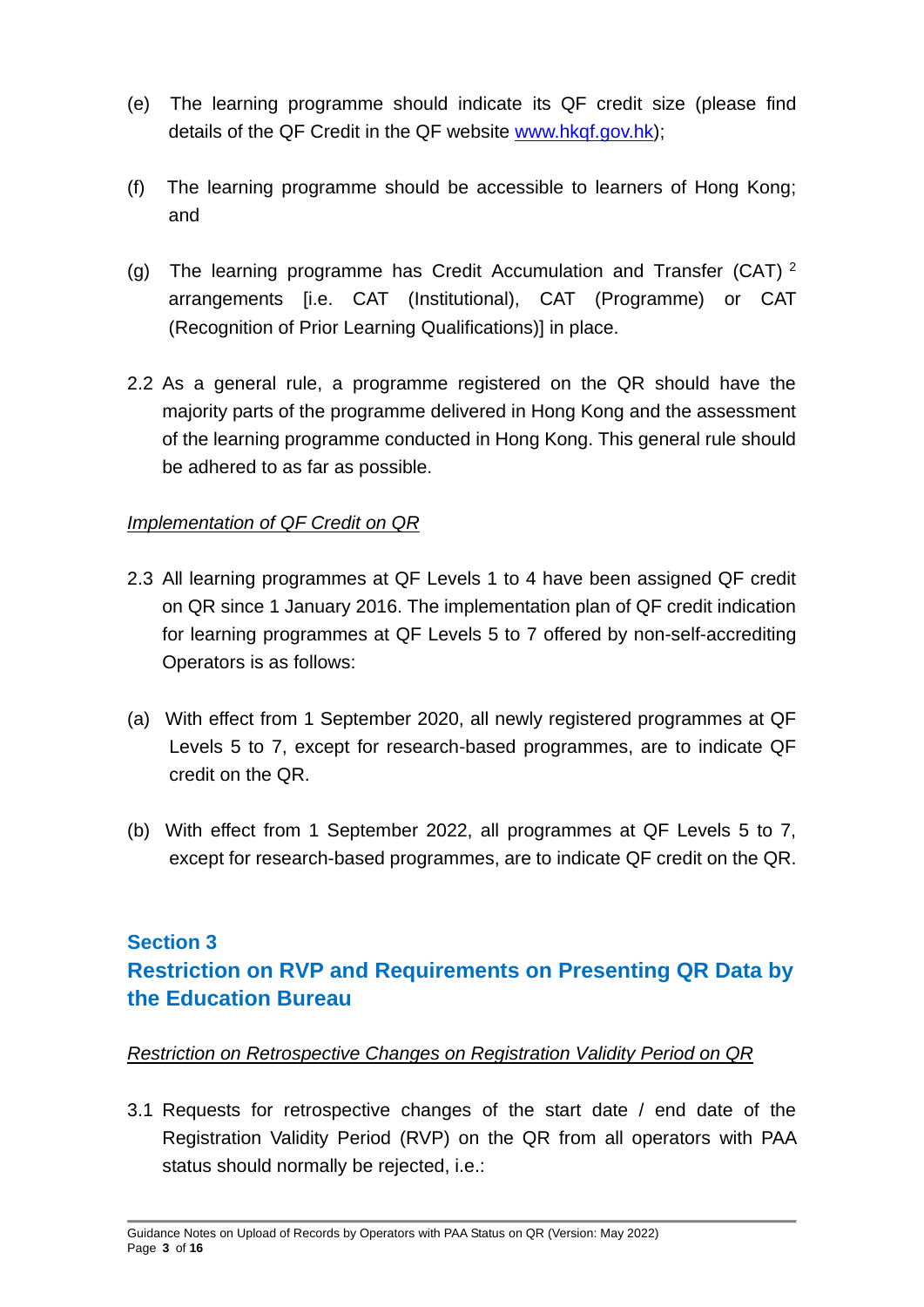- (a) Request for changes to the start date of a QR record with RVP not yet expired but with the original start date in the past;
- (b) Request for changes to the start date of a QR record with RVP already expired; and
- (c) Request for changes to the end date of a QR record with RVP already expired.

This is to safeguard the integrity of the QR. That is: No retrospective changes in the RVP will be allowed on the QR, unless a request is supported by sound rationales, which will be considered on a case-by-case basis. It is also important to note that such requests should be rare.

#### *Registration Validity Period Start Date of Local Learning Programmes*

3.2 Operators with PAA status are advised to upload their local learning programmes onto the QR in a timely manner after the respective internal quality assurance process. As QR is a real-time public online database containing all the quality assured qualifications recognised under the QF, accuracy and consistency of information searchable and displayed on the QR is therefore one of the most fundamental and essential qualities of this web-based application system. Uploading of qualifications with back-dated RVP start date would also incur additional resources on vetting and settlement of hosting fees, it should therefore be avoided and / or minimised as far as practicable.

#### *Requirement on Presenting Different Delivery / Funding Modes of the Same Learning Programme in One QR Record*

- 3.3 Different delivery / funding modes of the same learning programme are to be presented in one QR record. If a QR record has already covered the full-time and part-time delivery modes of a learning programme, duplicated QR records to be uploaded for the same delivery modes should normally be rejected.
- 3.4 For duplicated QR records listed before 1 July 2017, they may continue to be listed on the QR until expiry of respective registration validity period. Yet,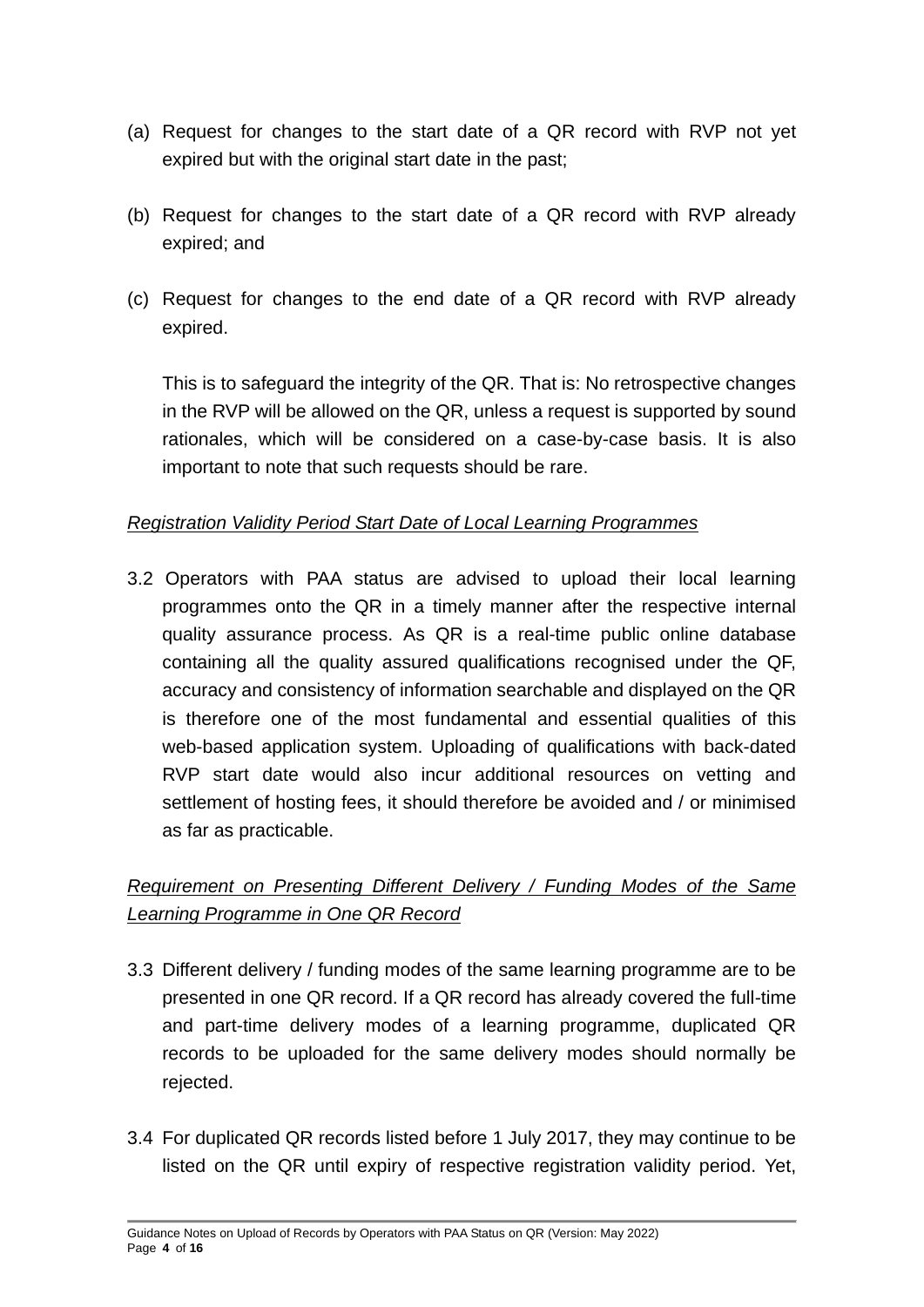further renewal of these records is not allowed. The differences in delivery / funding modes should be clearly stated in the Special Notes of relevant QR records such that the public can differentiate between the duplicated records and make an informed choice in choosing a learning programme that suits an individual's need.

#### *Upload of Qualifications with the Same Titles of Learning Programmes or Qualifications*

3.5 For greater clarity of information presented on the QR, Operators are encouraged to state in the Special Notes the relationship of the same group of QR records with the same programme and/or qualification titles but of different programme structures.

# **Section 4 Upload of Credit Accumulation and Transfer (CAT) Arrangements on QR**

- 4.1 On a voluntary basis, the Operator with PAA status is to inform the QFQR by indicating on the "Checklist for New or Existing Learning Programmes with Credit Accumulation and Transfer (CAT) arrangement on the QR by Operators with Programme Area Accreditation (PAA) Status" *(CAT Arrangement Checklist)* that the new or existing learning programme has in place CAT arrangements that are CAT (I)<sup>3</sup>, CAT (P)<sup>3</sup> or CAT (R)<sup>3</sup> and provide a web-link from the institution's website containing relevant details applicable or specific to that learning programme. General CAT information, Specific CAT information, and the Credit Transfer Arrangement Details are required to provide where applicable.
- 4.2 To ensure the accuracy and consistency of the data provided, the display of CAT information and Credit Transfer Arrangements on the QR are to operate on the following overarching working principles and processes:
- (a) CAT data are additional information under each QR record;
- (b) CAT data on the QR are inter-related and an integral part of the quality assurance process of the respective institution (the participation in the indication of CAT on the QR is voluntary);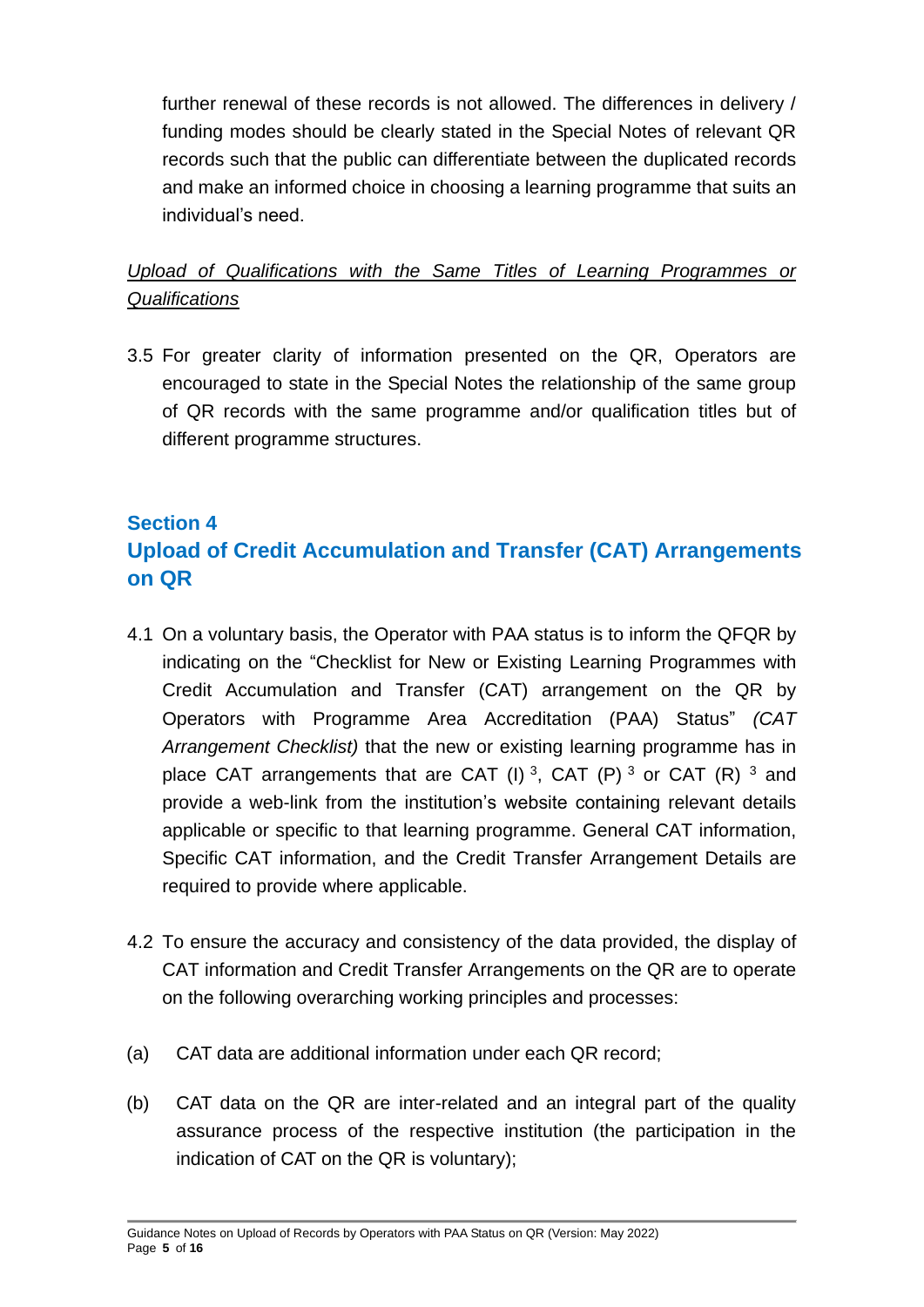- (c) Only information from the receiving institutions is to be used for QR listing including that related to Credit Transfer Arrangements / Agreements;
- (d) The receiving institution is to ensure that all sending qualifications have been quality assured under the quality assurance arrangements of the receiving institution and are being QF-recognised.
- (e) CAT data can include other forms of learning (e.g. Informal Learning / Non-formal Learning) by including CAT arrangements for Recognition of Prior Learning (RPL) qualifications as sending qualifications;
- (f) Like the other data provided by Operators on the QR, it should be the onus of the Operators to keep the CAT data accurate and current; and
- (g) The updating of the CAT data is to be performed by Operators with PAA status on an annual and needs basis, subject to QR vetting.
- 4.3 The indication of CAT arrangements on the QR applies to both new and existing learning programmes. HKCAAVQ enhances the implementation measures of the indication of CAT information on the QR as follows:

#### *Indication of CAT (P) / CAT (R) Arrangements with Sending Qualifications on QR from Receiving Programmes*

- 4.4 Only information from the receiving institutions is to be used for QR listing including that related to Credit Transfer Arrangement;
- 4.5 Upon the launch of the CAT centralised database on QR in October 2018, new or existing learning programmes with CAT indication will need to complete the *CAT Arrangement Checklist*. For learning programmes with indication of CAT (I), CAT(P) or CAT(R), the following information has to be provided:
	- (a) Type of Credit Accumulation and Transfer;
	- (b) CAT Info (web-link for CAT);
	- (c) General CAT Information (either English or Chinese); and
	- (d) Specific CAT information (either English or Chinese),
	- where (d) is an optional field.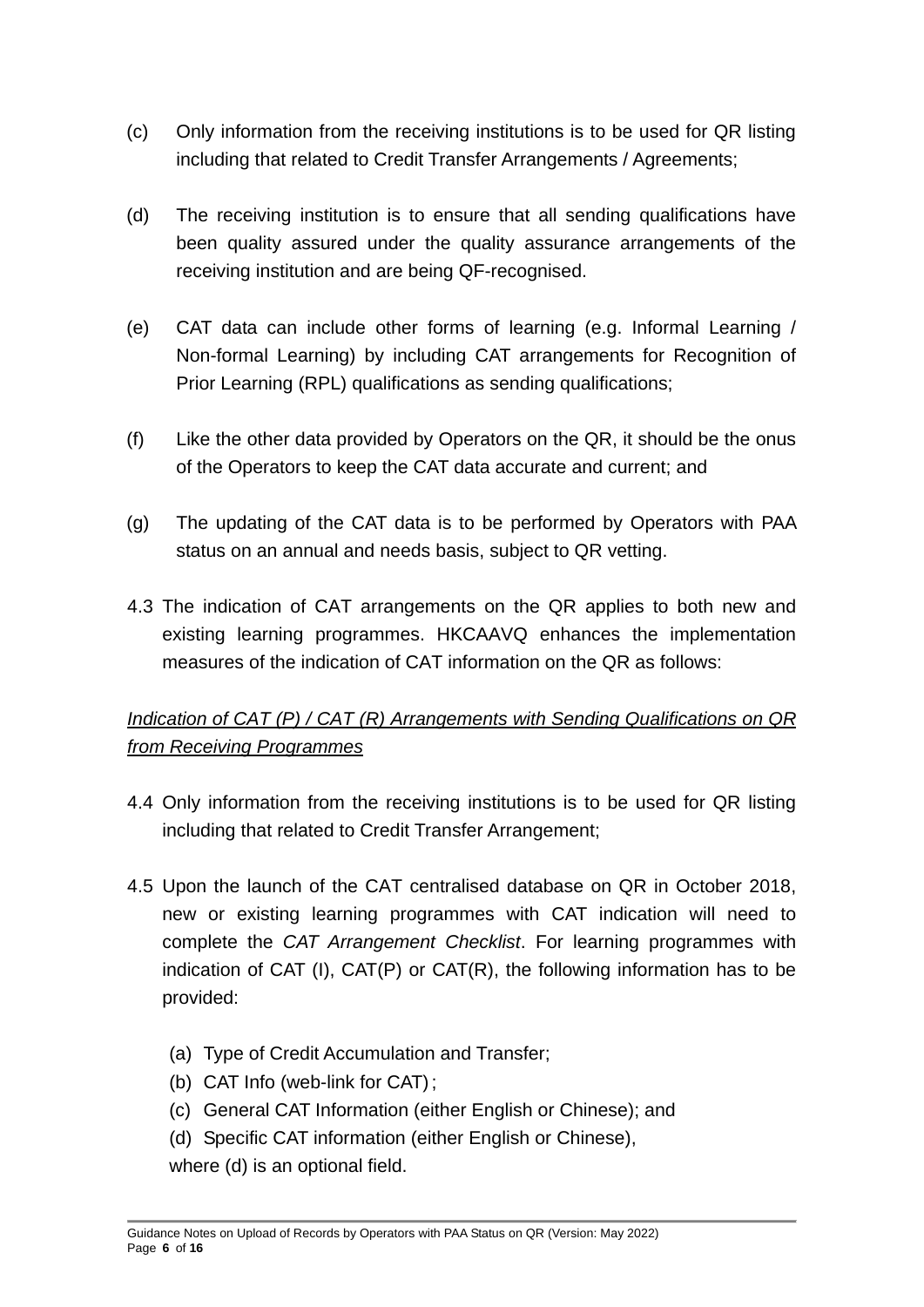- 4.6 For receiving programmes with indication of CAT (P) and/or CAT (R), in addition to the above fields in 4.5, more information about the **Credit Transfer Arrangement of Sending Qualification / Institution** is required to be provided. This part contains the basic CAT information of the QR registered sending qualifications for each receiving programme, showing the Credit Transfer Arrangement information from the sending qualifications to the receiving programmes. Each receiving programme can indicate a maximum of 150 sending qualifications starting from October 2019. The information of sending qualification(s) to be provided by the receiving institution includes:
	- (a) Types of Credit Accumulation and Transfer;
	- (b) QR Registration Number of the Sending Qualification;
	- (c) Within Institution or not;
	- (d) Maximum Percentage of Transfer; and
	- (e) Types of Courses Eligible for Credit Transfer (either English or Chinese), where (d) and (e) are optional fields.
- 4.7 Any changes (i.e. addition, amendment, deletion) to CAT information made to an existing programme with CAT arrangement are required to report to QFQR by using the *CAT Arrangement Checklist.* Please refer to the Explanatory Notes for QR Data Requirement (Applicable to Learning Programme-based Qualifications) for each field in 4.5 and 4.6.

#### **Section 5**

# **Upload of Collaborative Programmes in Collaboration with Local/ Non Local Non-Self-Accrediting Operators on QR**

- 5.1 The Operator with PAA status is to provide the following information about collaborative programmes in collaboration with local / non-local non-self-accrediting Operators, by using the proforma "Declaration Statement for the Upload of Collaborative Programmes on the QR by Operators with PAA Status" *(Declaration Statement)*:
- (a) The nature of collaboration of the associated learning programme with the local / non-local non-self-accrediting Operator;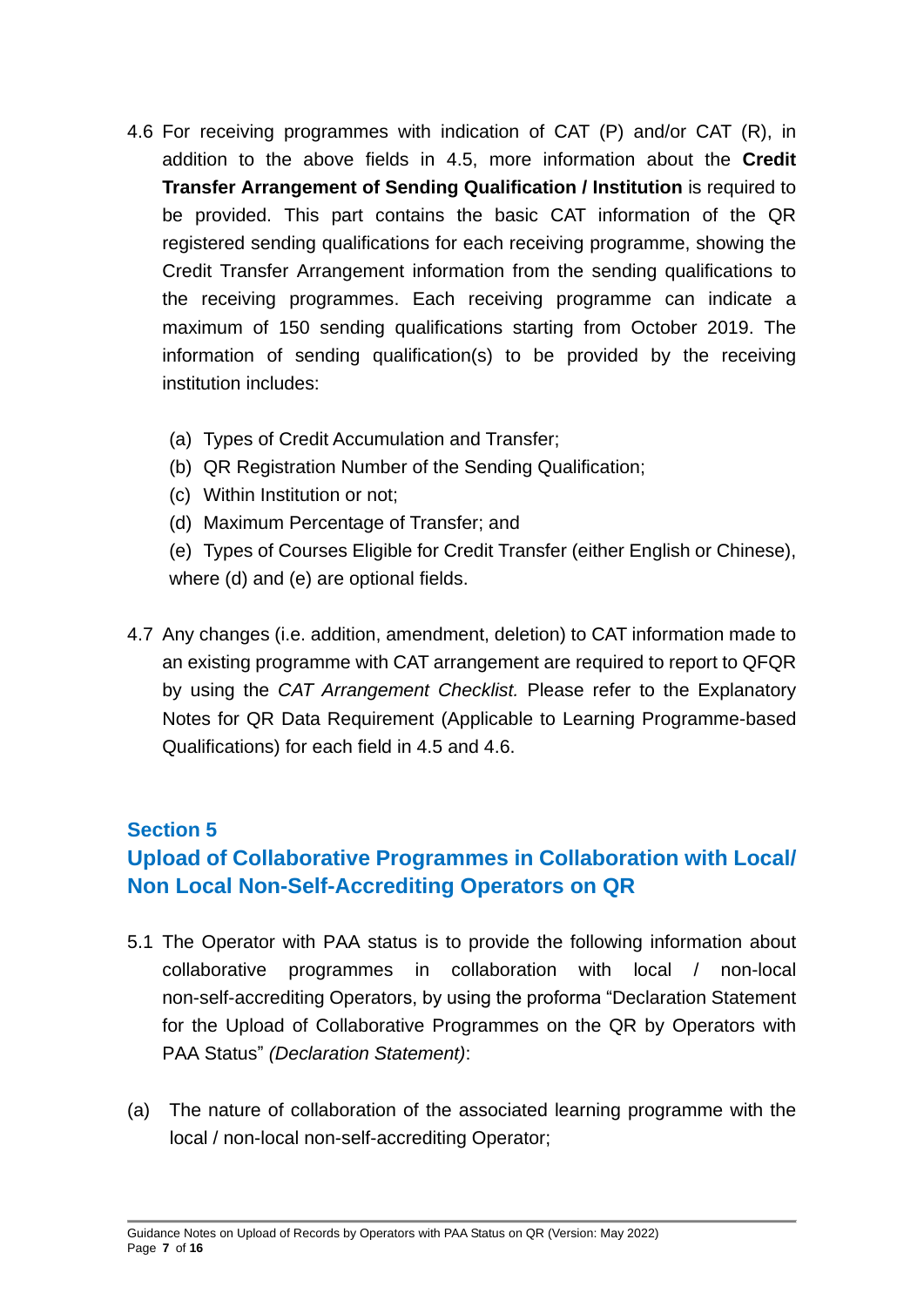- (b) The institution responsible for conducting the quality assurance of the associated learning programme; and
- (c) The granting body of the qualification.

#### **Section 6 Types of Action Codes on QR**

- 6.1 The use of action codes (e.g. A, C, T, E and D) in the QR Upload Excel Template (provided by HKCAAVQ) is to inform the system of the intended purpose of the uploaded / submitted QR entry (i.e. to add a new entry, change, erase or discontinue an existing entry). The five action codes used for the uploading / updating of QR records are:
- (a) "**A**" is the action code to upload a new QR record or CAT information.
- (b) "**C**" is the action code to modify the content (other than the Operator/ Agency Reference Code) of a published QR record, e.g. registration validity period, keywords, and special notes, etc. In addition, **"C"** action code is used to modify content in the two CAT information spreadsheets, e.g. addition of and/or change in CAT web-link, CAT information, and/or Credit Transfer Arrangement, etc.
- (c) "**T**" is the action code to modify the "Operator / Agency Reference Code" of a published QR record only.
- (d) "**E**" is the action code to erase the CAT information contained in the two CAT information spreadsheets "Published QR CAT info" or "Published QR Credit Transfer Arrangement" only.
- (e) "**D**" is the action code to abridge the registration validity period of a published QR record only where no other change will be allowed.

# **Section 7 Change in Operator / Agency Reference Code on QR**

7.1 For a change in the reference code, please follow the process below: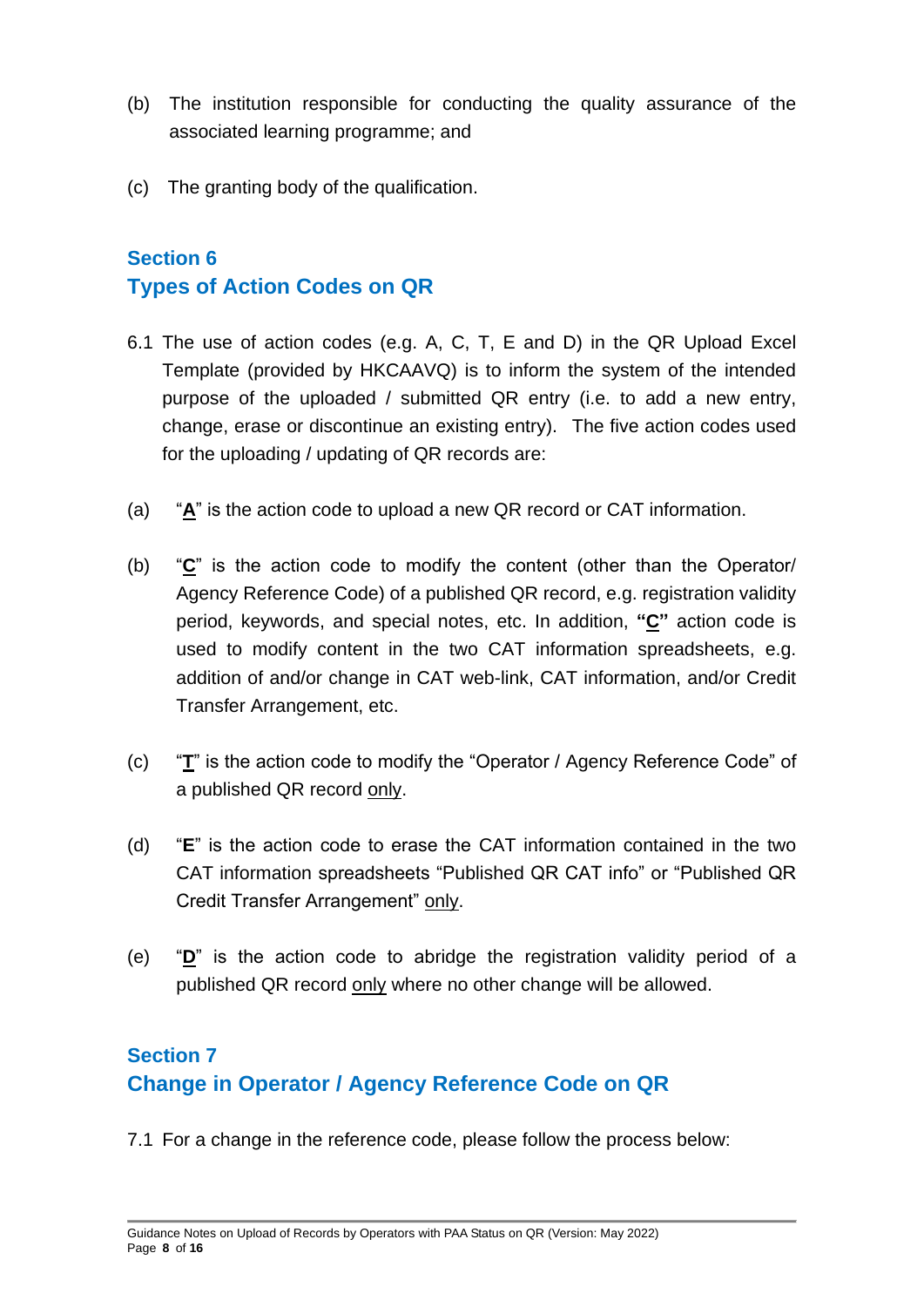- (a) The Operator / Agency Reference Code has to be unique within each intended action in the uploaded / submitted QR entry (i.e. to add a new entry, change or discontinue an existing entry). For each reference code, the system allows only a single occurrence under an Operator, and the attempt to create a QR entry with a duplicated reference code will be blocked.
- (b) To facilitate the vetting process by the QFQR, Operators are requested to provide details of the code change by using the summary template *"*QR - Summary Template for Code Change*" (Code Change Template)*.
- (c) Operators can amend the Operator / Agency Reference Code of a published record, using the Interactive Mode of the QR system or the QR Upload Excel Template.

# **Section 8 Change in Title of a Learning Programme or Qualification**

- 8.1 For a change in the title(s), please follow the process below:
- (a) Except for error correction or minor updating, the learning programme / qualification bearing the new title shall be uploaded as a new record on the QR.
- (b) To make a title change, the validity period of the old record on the QR shall be abridged. The qualification with the revised title shall then be assigned a new Operator / Agency Reference Code and be uploaded as a new record onto the QR. The validity period end date of the abridged record shall be one day prior to the start date of the new record. This ensures the continuity of the QF-recognition status of the learning programme / qualification.
- (c) Special Notes briefly stating the title change and the effective date shall be included on both the old and the newly uploaded records. A new QR Registration Number will be automatically generated by the QR system to the new record for identification.
- (d) Operators are requested to provide details of the title change by using the summary template *"*QR – Summary Template for Title Change*" (Title*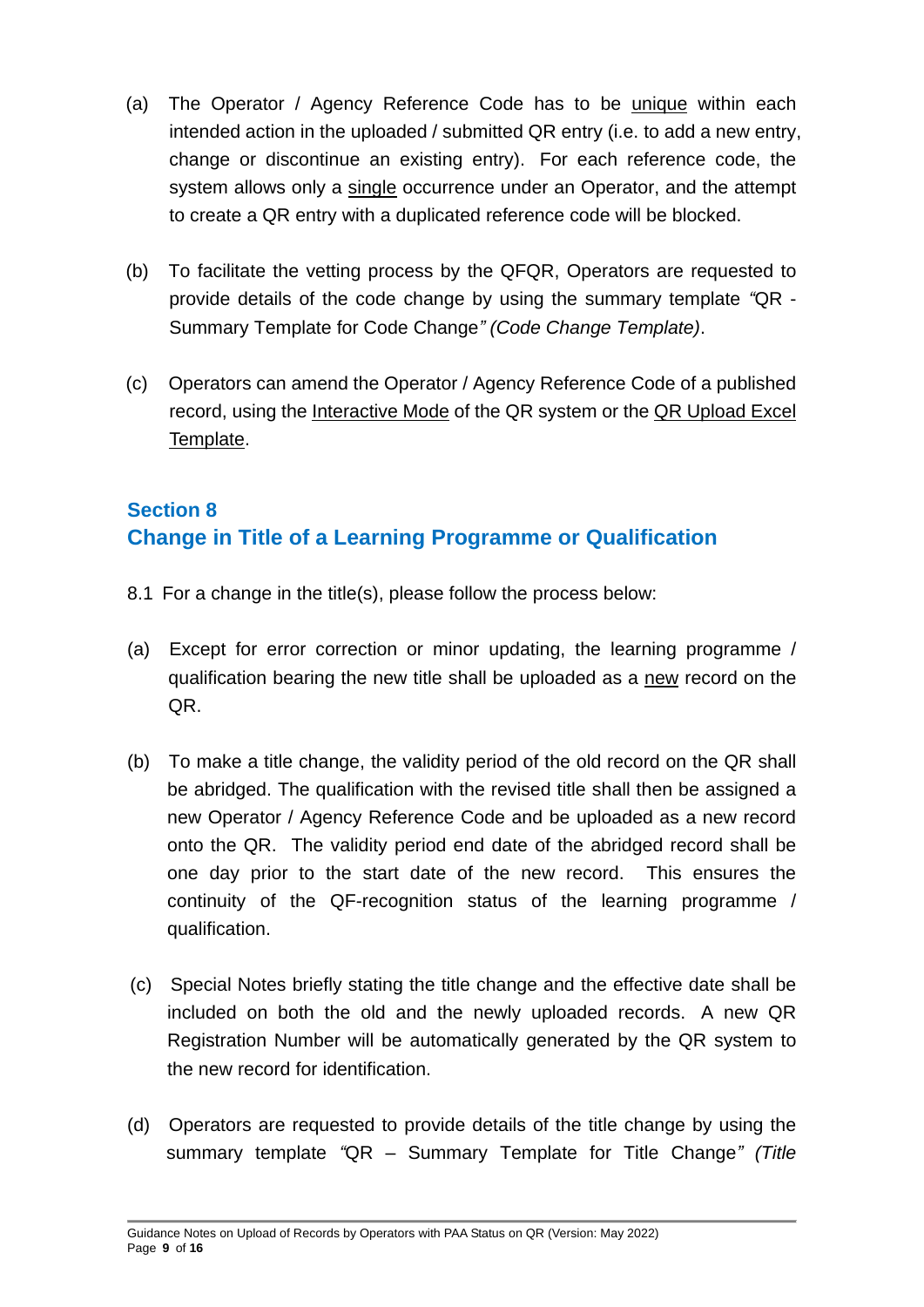*Change Template)* as the basis for vetting by the QFQR.

# **Section 9 Change in QF Level of a Learning Programme**

- 9.1 For a change in the QF Level, please follow the process below:
- (a) For learning programmes / qualifications that require a change in the QF level, the old record on the QR will be abridged. The qualification with the revised QF level and new Operator / Agency Reference Code will then be uploaded as a new record onto the QR. The validity period end date of the abridged record shall be one day prior to the start date of the new record. This ensures the continuity of learning programme / qualification recognition status under the QF.
- (b) Special Notes briefly stating the QF level change and the effective date shall be included on both the old and the newly uploaded records. A new QR Registration Number will be automatically generated by the QR system to the new record for identification.

# **Section 10 Change in SCS-based or SGC-based <sup>4</sup> Status**

- 10.1 For a change in Specification of Competency Standards (SCS)-based or the Specification of Generic (Foundation) Competencies (SGC)-based <sup>4</sup> Status of a learning programme, please follow the process below:
- (a) For learning programmes that require a change in the SCS-based or SGC-based status (e.g. from Non-SCS-based to SCS-based, or from Non-SGC-based to SGC-based), the old record on the QR will be abridged. The qualification with the revised status and new Operator / Agency Reference Code will then be uploaded as a new record onto the QR. The validity period end date of the abridged record shall be one day prior to the start date of the new record. This ensures the continuity of learning programme / qualification recognition status under the QF.
- (b) Special Notes briefly stating the change in SCS-based / SGC-based status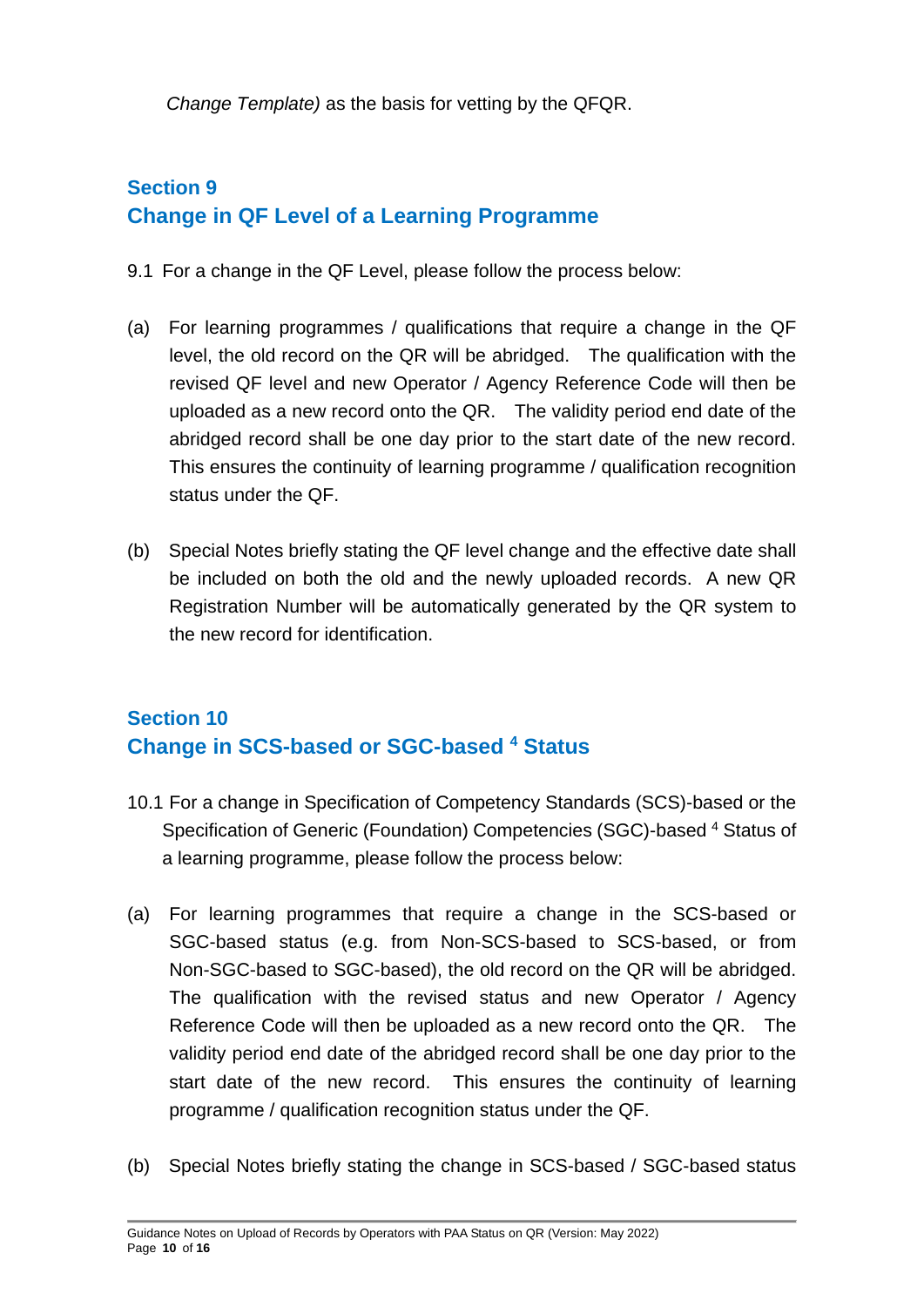and the effective date shall be included on both the old and the newly uploaded records. A new QR Registration Number will be automatically generated by the QR system to the new record for identification.

(c) As the basis for vetting by the QFQR, Operators are requested to provide details of the change in the SCS-based / SGC-based status by using the summary template *"*QR - Summary Template for SGC SCS-based courses*" (SGC / SCS Status Change Template)*.

#### *Requirements on Indication of UoC Table for SCS-based / SGC-based Courses on the QR*

10.2 Effective from 1 November 2018, the indication of UoC table will be compulsory for listing SCS-based / SGC-based courses on the QR. This also applies to changes to existing SCS-based / SGC-based courses that require a new QR record (for example, courses with a change in title of learning programme / qualification).

## **Section 11 Change from a Non-Vocational Qualifications Pathway (VQP) <sup>5</sup> Course to a VQP Course**

- 11.1 For a change from a non-VQP course to a VQP course, please follow the process below:
- (a) For learning programmes / qualifications that require a change from non-VQP to VQP, the old record on the QR will be abridged. The VQP course and new Operator / Agency Reference Code will then be uploaded as a new record onto the QR. The validity period end date of the abridged record shall be one day prior to the start date of the new record. This ensures the continuity of learning programme / qualification recognition status under the QF.
- (b) Programme requirements briefly stating the relevant industry developed under VQP and the effective date shall be included in both the old and the newly uploaded records. A new QR Registration Number will be automatically generated by the QR system to the new record for identification. For all VQP courses, the requirement on the indication of UoC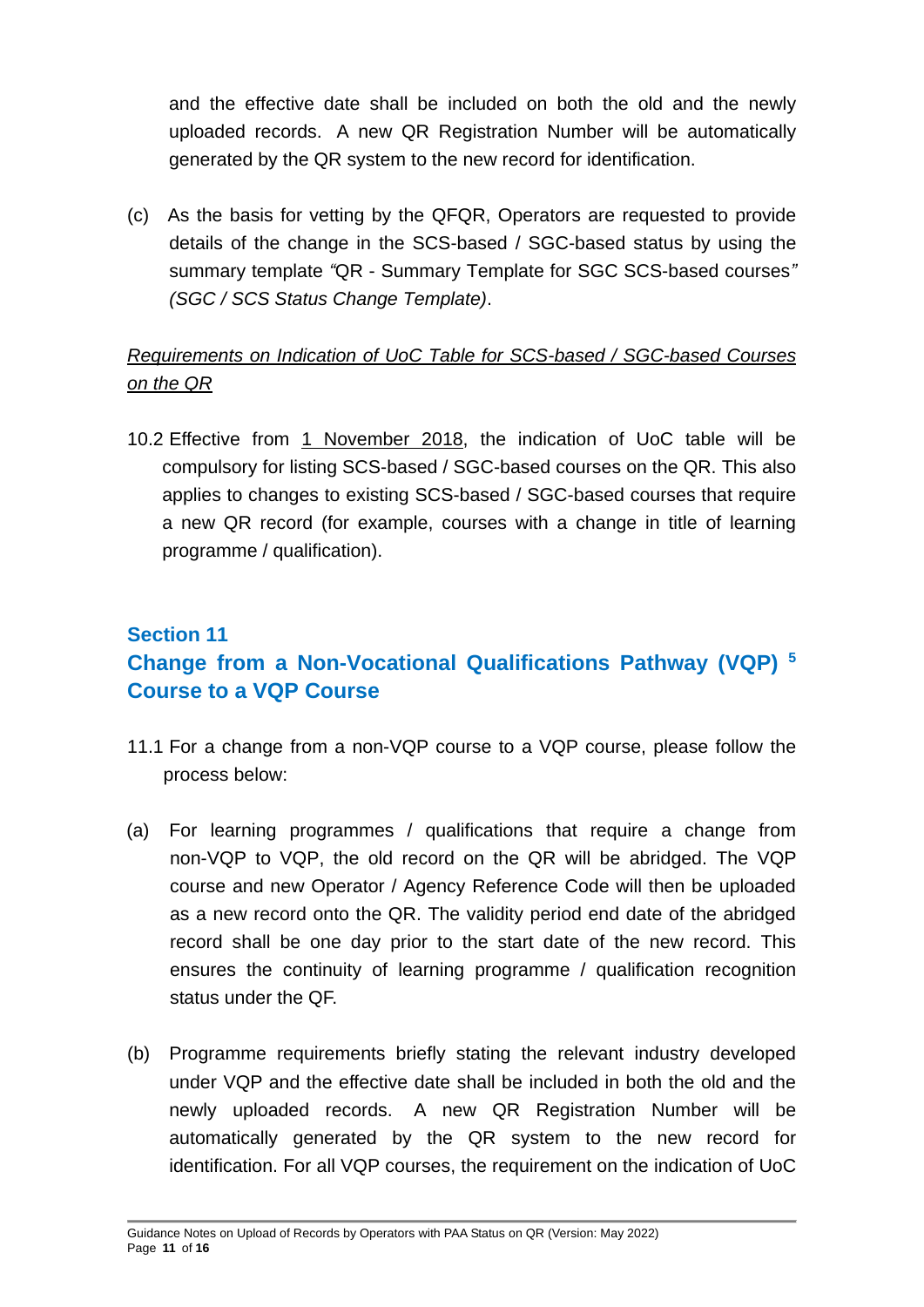table on the QR will apply.

#### **Section 12**

# **Upload of Learning Programmes on the QR with Continuing Professional Development (CPD) Arrangement**

- 12.1HKCAAVQ has been appointed by the Insurance Authority as the Continuing Professional Development (CPD) Assessment Authority. A mechanism has been put in place to recognise Insurance Learning Programmes and Insurance-Related Learning Programmes (IRPLs) accredited under the Qualifications Framework (QF) as Qualified CPD Activities. This aims to encourage insurance practitioners to fulfill the CPD requirements by studying QF-accredited Learning Programmes.
- 12.2QF accredited learning programmes categorised under the insurance industry on the QR will be directly recognised as Type 3 Qualified CPD Activities. QF accredited learning programmes NOT categorised under the insurance industry on the QR can be recognised as Type 4 qualified CPD activities if they are approved by HKCAAVQ after going through a vetting procedure. For details of the vetting service of recognising QF-accredited IRPLs as Type 4 Qualified CPD Activities, please refer to the HKCAAVQ website: [https://www.hkcaavq.edu.hk/en/services/assessment/cpd-ia-progra](https://www.hkcaavq.edu.hk/en/services/assessment/cpd-ia-programmes) [mmes.](https://www.hkcaavq.edu.hk/en/services/assessment/cpd-ia-programmes)

#### **Section 13 Requirement on Indication of Industry and Branch on QR**

- 13.1 "Industry<sup>7</sup>" and "Branch<sup>7</sup>" are two essential and inter-related data fields with a search facility on the QR, and are of particular relevance to vocational and professional qualifications and their associated learning programmes.
- 13.2 To promulgate further the relevant information on "Industry" and "Branch" with an aim to enhance the usability of the QR as an information source for quality assured qualifications under the QF, effective from 1 July 2017, all learning programmes, including both existing and new, are required to indicate the relevant industries and branches on the QR as far as practicable.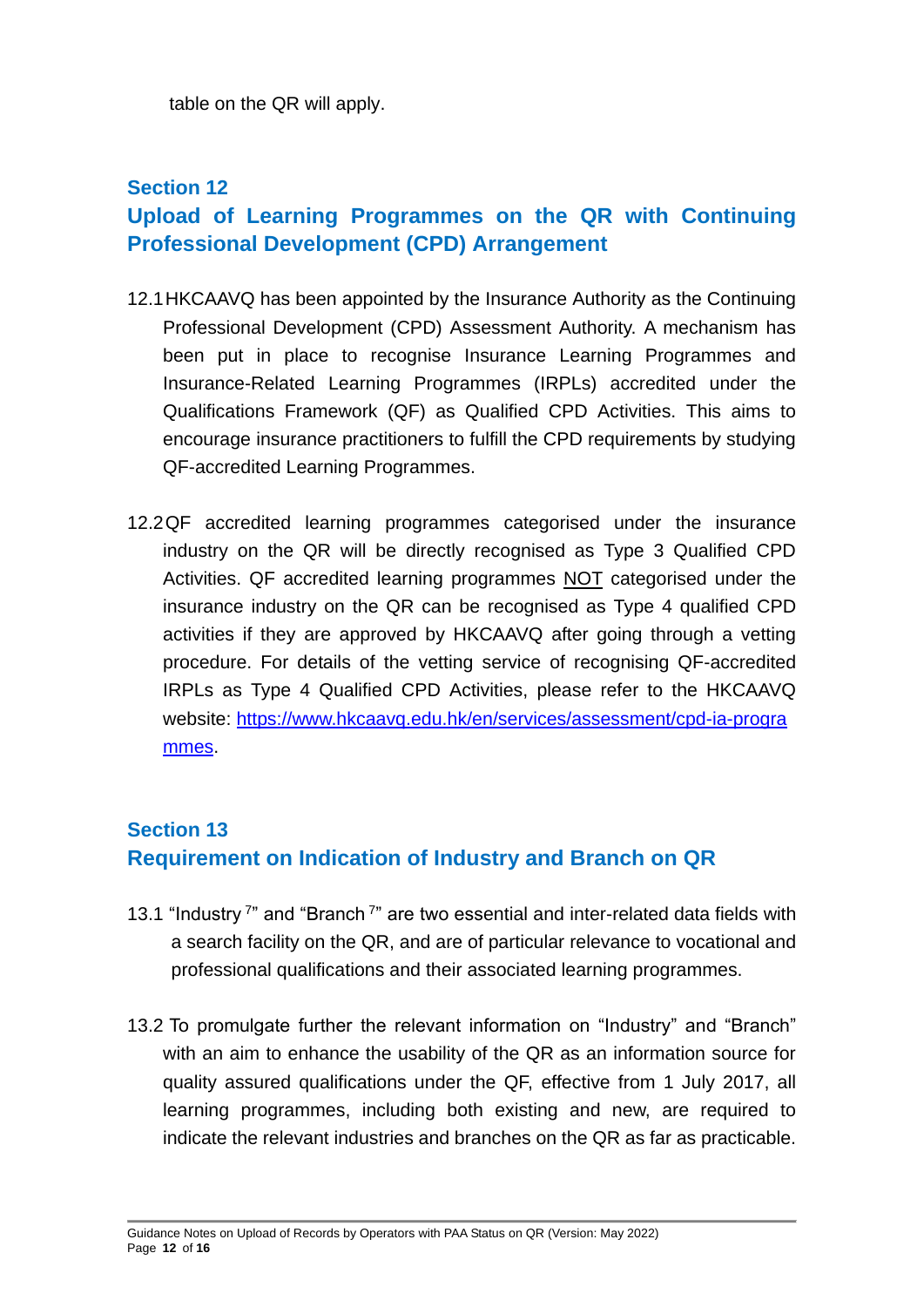13.3 To address the requirement of such an indication on the QR, a two-pronged approach is adopted. For SCS-based courses, the indication of both the industry(ies) and the branch(es) remains to be compulsory. As for the non-SCS-based learning programmes, the indication of branch(es) is optional even when industry(ies) is/are specified.

# **Section 14 Upload of Learning Programmes on the QR with Third Party Approval**

- 14.1 For upload of learning programmes with third party approval, the Operator with PAA status should obtain the approval from the responsible professional bodies or relevant authorities (if applicable) prior to uploading the concerned programme on QR. Before uploading the programme, relevant documentary proof of approval has to be provided together with the *New Programme Checklist*. The following five types of programmes require proof of third party approval for uploading on QR:
- (a) Early childhood related programmes require Qualified Kindergarten Teacher (QKT) approval from the EDB and approval from Social Welfare Department (SWD) as Training Course of Child Care Workers and Child Care Supervisors;
- (b) Special education related programmes require approval from the Social Welfare Department (SWD) as equivalent to the One-year In-service Course in Special Child Care Work (SCCW) for special child care workers;
- (c) Nursing related programmes require approval from The Nursing Council of Hong Kong as a nursing qualification for the purpose of registration as registered nurse;
- (d) Elderly care related programmes require approval from Social Welfare Department as Health Worker Training Course; and
- (e) Social work related programmes require approval from Social Workers Registration Board (SWRB) as a social work qualification for the purpose of registration as registered social worker.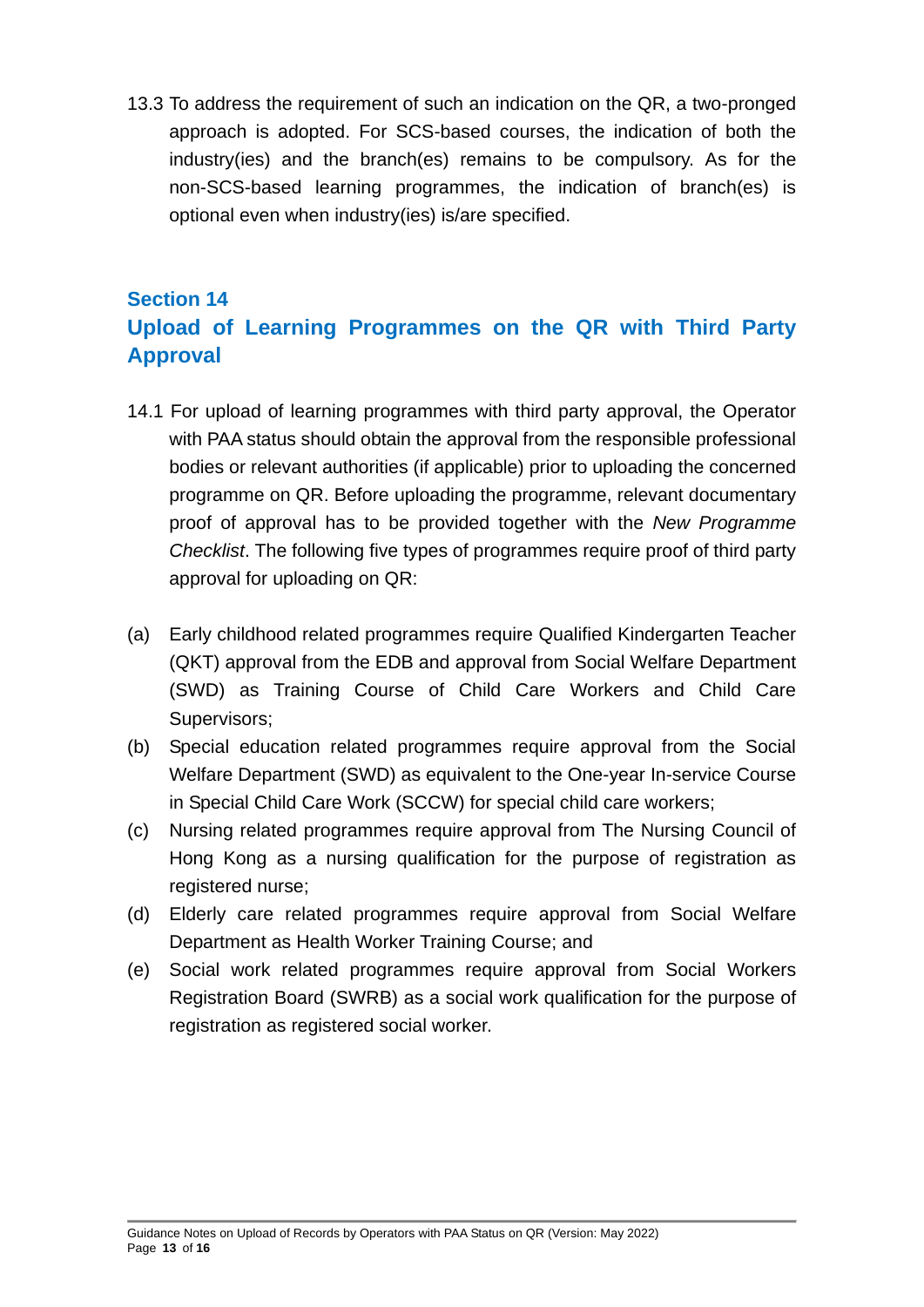## **Section 15 Upload of Programme with Partial Delivery outside HK on the QR**

- 15.1 Programme with partial delivery outside Hong Kong refers to a learning programme that contains a part that is not physically takes place in Hong Kong. As a general rule, a programme registered on the QR should have the majority of the programme delivered in Hong Kong and the assessment of the programme conducted in Hong Kong
- 15.2 A proforma "Checklist on Key Features of New Programme with Partial Delivery out HK on the QR by Operators with PAA Status" (*Programme with Partial Delivery outside HK Checklist*) is available to be used by the operators with PAA status to assure HKCAAVQ that majority of the programme is considered as delivered and assessed in Hong Kong for the purpose of HKQF recognition. This applied to new learning programmes uploaded on the QR for the first time and excluding all validity period extensions to existing learning programmes.
- 15.3 Key features of quality assured learning programmes with partial delivery outside Hong Kong include the following:
- (a) The learning programme should carry an award (i.e. a qualification) as a formal recognition of the completion of the learning programme;
- (b) The learning programme should cater for the learning need of people in Hong Kong;
- (c) The learning programme should be accessible to learners of Hong Kong;
- (d) The learning programme should be delivered or conducted by staff of the self-accrediting operator;
- (e) The learning programme should include formal assessment(s) that is designed or conducted by staff of the self-accrediting operator;
- (f) The quality assurance of the learning programme should be administered wholly and jointly with the self-accrediting operator;
- (g) The operation of the learning programme at location(s) outside Hong Kong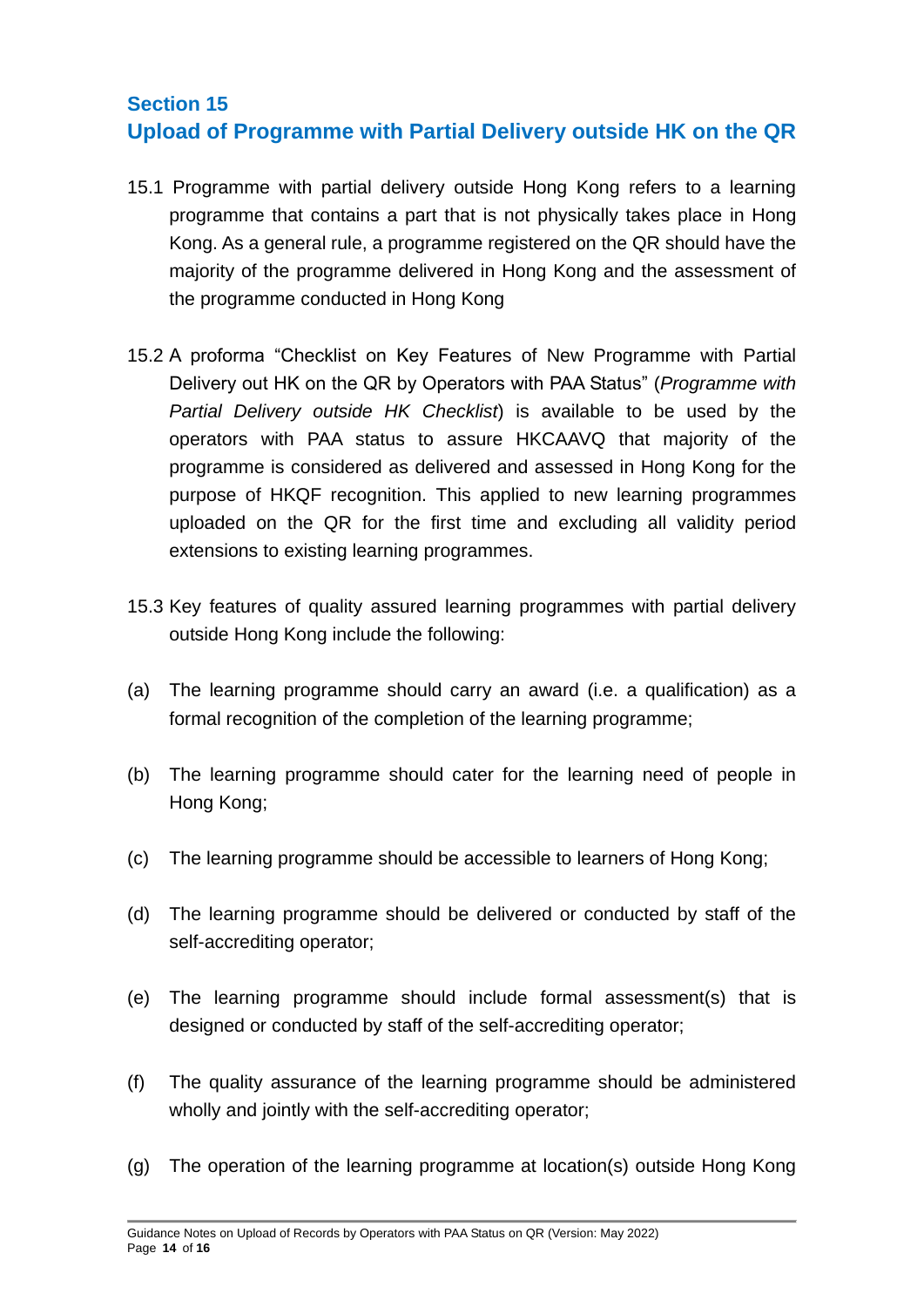should compile with the legal requirement of the location(s); and

- (h) The learning programme could be an Online Learning Programme (OLP). OLP refers to a programme delivered through a digital learning platform to provide structured teaching, learning and assessment, and the programme has more than 50% of instruction delivered online.
- 15.4 For upload of an OLP, please follow the process below:
- (a) The Operator with PAA status can upload an OLP within its PAA scope on the QR upon completion of its internal QA process and subject to QR vetting. The OLP should be assigned with a new Operator / Agency Reference Code and be uploaded as a new record on QR.
- (b) Special Notes stating the online nature of the programme shall be included in the new record. A new QR Registration Number will be automatically generated by the QR system to the new record for identification upon its QR listing.
- Note  $1$ : Programme Area Accreditation (PAA) is conferred on programme providers with sufficient quality assurance competency and maturity at the organisational level and a good track record in delivery of their validated programme(s). Upon gaining PAA status, a provider may develop and operate learning programmes within an approved scope of programme area(s) at specified QF Level(s) for an approved period of time (validity period), and have the qualifications of its learning programmes entered into the QR for QF recognition without going through Learning Programme Accreditation (LPA) or Re-accreditation (re-LPA) by HKCAAVQ.
- Note<sup>2</sup>: : Please find details of the Credit Accumulation and Transfer (CAT) under the QF in the HKQF website [www.hkqf.gov.hk.](http://www.hkqf.gov.hk/)
- Note  $3 -$ : Credit Accumulation and Transfer (Institutional) - The Credit Accumulation and Transfer (CAT) arrangements are in place at an institutional level that apply across a cognate group of learning programmes offered by the institution. Credit Accumulation and Transfer (Programme) - The Credit Accumulation and Transfer (CAT) arrangements are in place at the programme level for specific learning programme(s). These programme specific CAT arrangements should be underpinned by CAT arrangements at the institutional level.